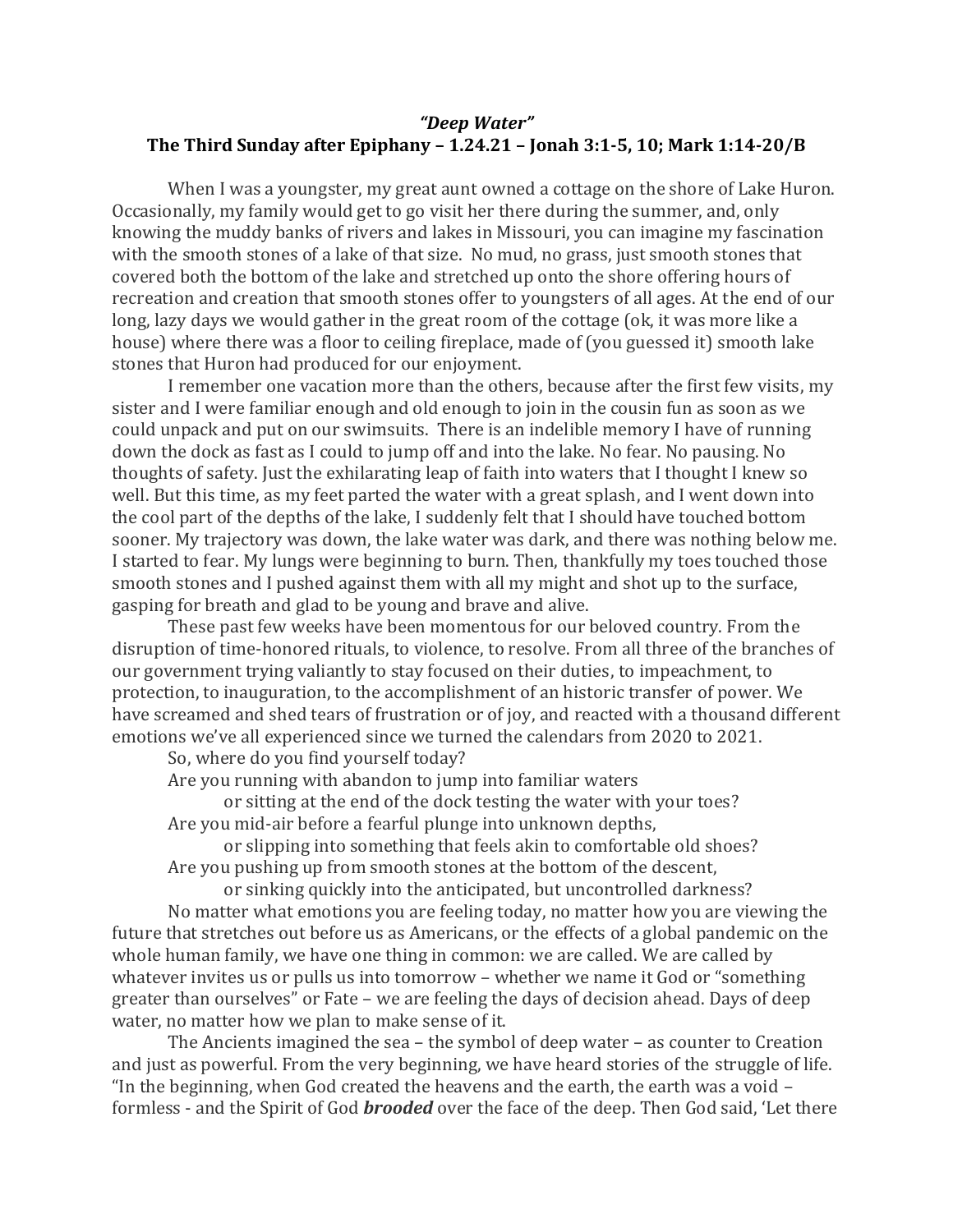be Light! And there was light." But the deep was there already. And it came to pass that centuries later, people had learned how to venture into the deep to survive. The Gospels record how God used some of these folks in powerful ways, as Jesus begins the invitation to discipleship.

The story from last week shifts - from Jesus' baptism by John on the outskirts of Jerusalem where the wealth and status of the region of Judea was centered - to a seashore in the northern region of the Galilee, where almost everyone was either a fisherman or a tenant farmer, working for their primary client, Rome. In Mark, it is clear that even within the fishing community, there were some, like Peter and Andrew, whose operation involved casting nets from a shared boat. At the same time, just down the beach, was the fishing company of Zebedee and Sons, who were obviously more fortunate in their business resources. And yet Jesus called them *both* to Follow Me! and they had to make a choice. They had to turn away from the life they had lived, the only life they knew, and do something new. As they worked the deep waters of the Galilee, they had to have felt the sinking feeling of their lives going down to the bottom, when Jesus reached out and pulled them from the sea much like God rescued Jonah from the belly of the whale. An experience like that perhaps might make it easier and help us turn around and choose wisely.

Changing minds is one of the creative works of God. In fact, it is one of the gifts we share – part of the Image of God that we bear – to be free to choose and change and grow. So it was that Jonah changed his mind, and finally set out to preach God's love even to his enemies in Nineveh. And then, the people of Nineveh believed God - through Jonah's word – and repented, changed their ways. When God saw how those people turned away from evil and towards God, (even) *God changed his mind* and the plan for their destruction.

In just a few minutes we will baptize Lavinia, and welcome her into our community as a sister in Christ. Through this water, from a font made of smooth river stones, she will receive the power of the Holy Spirit in her life, and a calling to follow love and someday recognize it as her own – having travelled from life to death to new life with Jesus as her constant companion and friend. And she will – as each of us has – choose how to live out Jesus' invitation to follow through the shallows and the depths that come with human living.

We are in the midst of deep water, my friends. And whether you feel like you are willingly jumping in, going down to the depths of the unknown or pushing off the rocks swimming upward to be able to breathe again, *you belong to God*. And nowhere do we learn more about the struggle – our journey – than in God's Word. Not because the Bible tells us how to live. But because the Bible shares the story of God's search for us. Each of us.

Jonah knew that he'd been called and turned and ran the other way. But when his choice got him thrown overboard, God sent the ruler of the deep to bring him back to land. Peter got brave one night and decided to walk on top of the water. He sank, until the strong arms of his Savior gripped his hand and pulled him back into a loving embrace. The disciples had tried everything they knew to make life worth living in the midst of injustice, occupation, famine, disease and crushing poverty that threatened to drown them in the deep, until God came and called them to his side. Just as we are called. To come to be with Jesus. To learn about God from him. To be strengthened for the task by his very body and blood. And to share in the amazing work of healing suffering and division, reconciling what human choices have damaged, bringing care and comfort to the broken things. We are called. And we must choose.